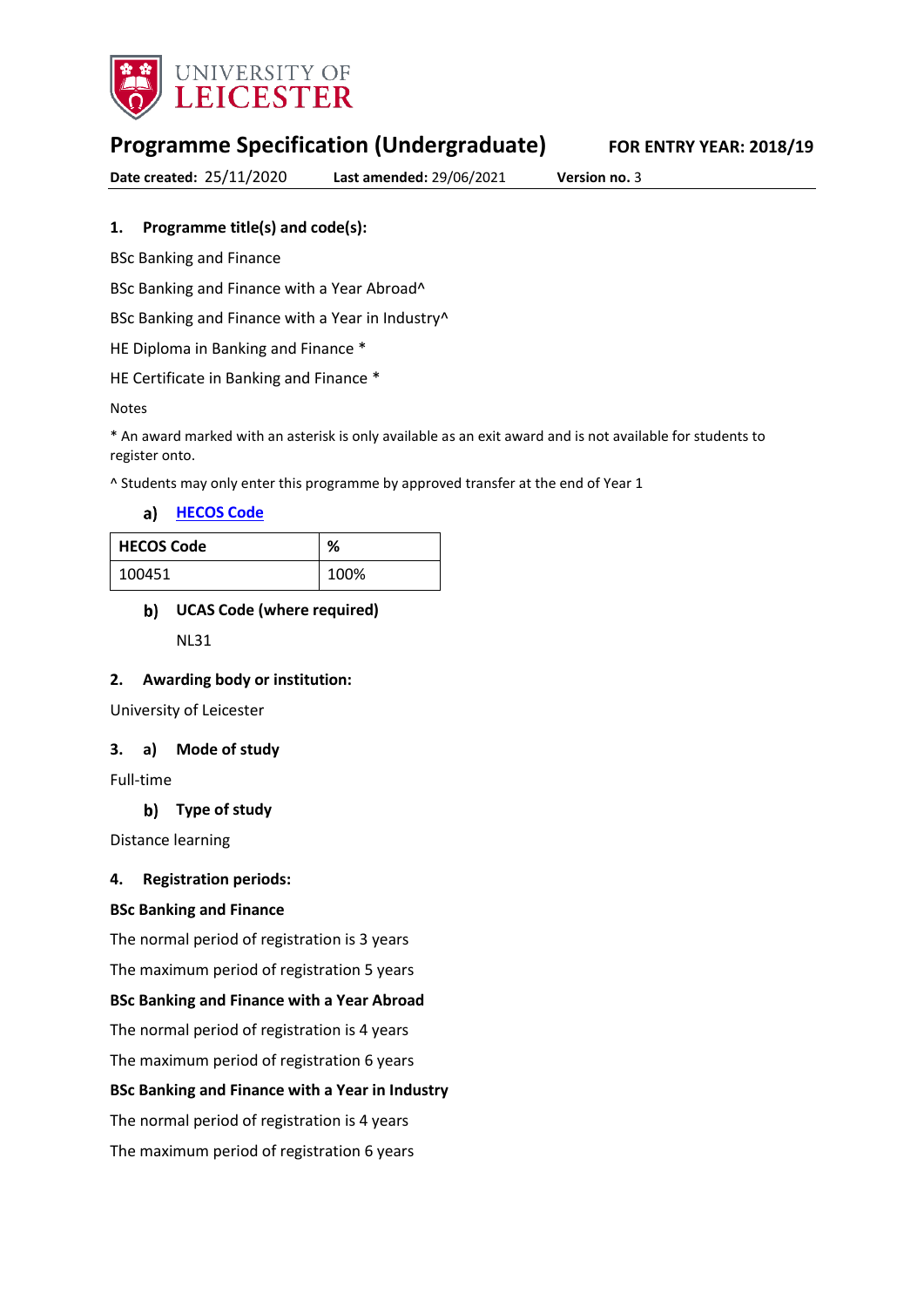## **5. Typical entry requirements**

Three A levels normally considered as a minimum. Two AS levels or vocational AS levels will be considered in place of an A level. General Studies and Critical Thinking not accepted.

A/AS Levels: For BA degrees, ABB or equivalent including Maths GCSE level grade B. For BSc degrees ABB or equivalent including Maths A-Level grade B.

Access to HE course: Pass kite-marked course with a substantial number of level 3 credits at distinction, normally a minimum of 30 with some in Business or Economics. Students should also have GCSE Maths grade B for the BA or A-level Maths Grade B for the BSc.

European Baccalaureate: Pass with 77% overall for BA. Pass with 77% overall including 80% in Maths for BSc.

International Baccalaureate: Pass Diploma with 30 points and 5 in SL maths for BA. Pass with 30 points and 5 in HL Maths for BSc.

Cypriot Apolytirion: 18.5/20 overall including 17 in Maths, plus grade B in 1 A-level. For BSc, additional A-level needs to be in Maths.

French Baccalaureat: 13/20 overall with 13 in Maths for the BA only. Students taking the international option 12/20 overall with 13 in maths for the BA and 13 in Advanced maths for the BSc.

Lithuanian Brandos Atestatas: Pass with grade 8.5 overall, 75% on maths state exam is also required for the BSc.

Chinese first year degree course: Normally, Pass with an average of 85% with good grades in relevant subjects plus mathematics equivalent to A level grade B for BSc.

### **6. Accreditation of Prior Learning**

Direct entry into the second year (including the Year Abroad and Year in Industry programmes) may be possible for those with advanced qualifications strictly comparable with our degree structure.

### **7. Programme aims**

The programme aims to:

- To provide a specialist in-depth understanding of the application of mathematics and statistics to economics and finance through progressive training of students with a background in mathematics.
- To provide a detailed knowledge, and critical awareness, of the main ideas, concepts, models and principles in economic analysis, and their application to the study of financial systems and institutions through a number of specialised financial modules.
- To prepare students for employment specifically geared towards the finance sector such as finance and accountancy as well as quantitatively orientated careers in financial economics, research and forecasting.
- To develop skills of critical analysis, problem solving, argument and presentation.
- To provide the key skills relevant for further study at a graduate level.
- To give students following the BSc Banking and Finance with a Year Abroad programme the experience of learning in a different cultural environment.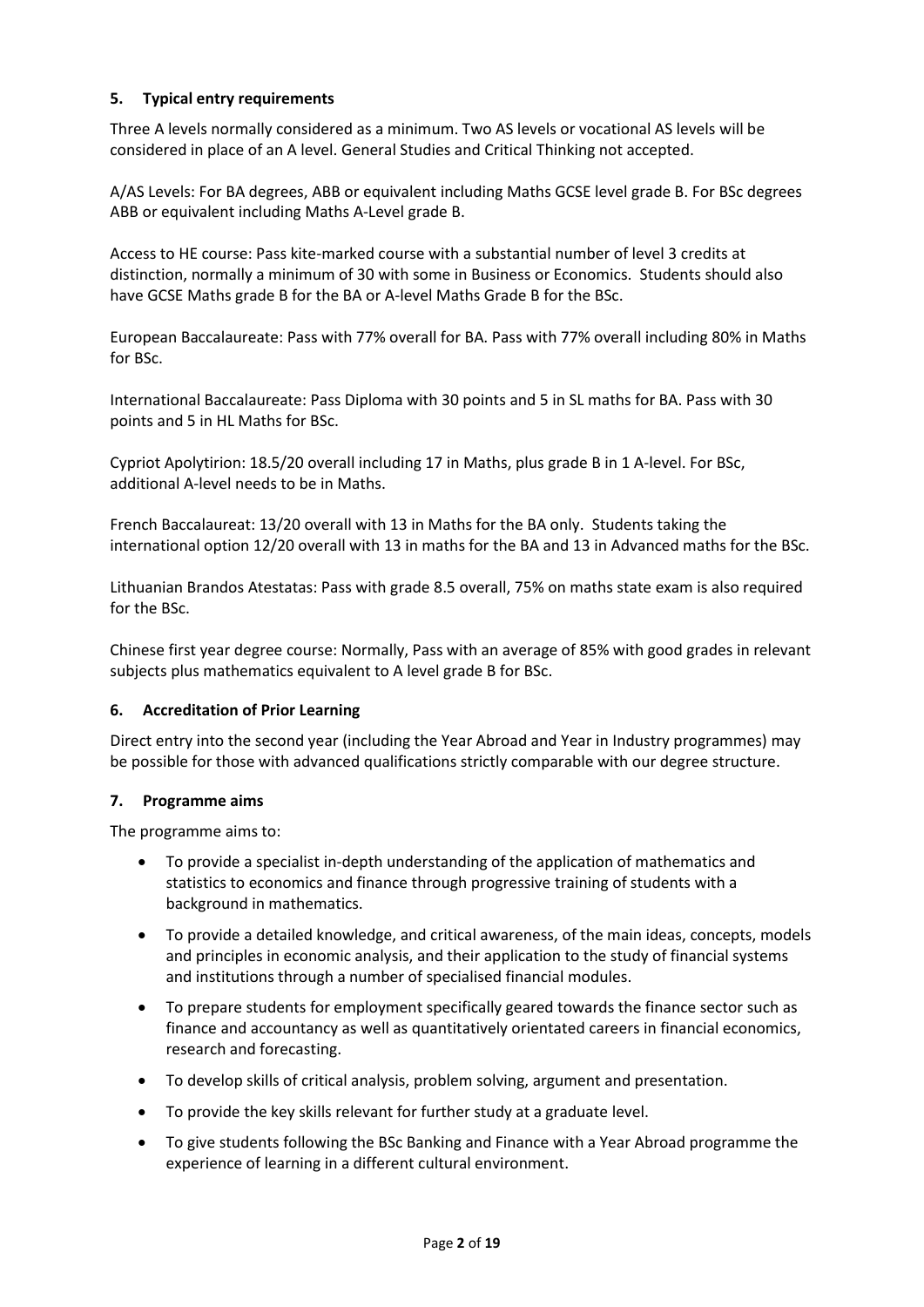- To provide students following the BSc Banking and Finance with a Year in Industry programme with opportunities to obtain relevant work experience and support them in developing a portfolio to demonstrate learning outcomes. Also to enable these students to learn directly about business and the professional application of their studies.
- To develop skills in quantitative economic analysis through the use of standard mathematical and statistical techniques and their application to economic problems and data.
- To increase a graduate's marketability by: encouraging intellectual development, critical ability, research skills, communication skills and confidence in problem recognition, formulation and solution; and by promoting awareness of the general economic and financial environment and current financial issues.
- To prepare students for a wide range of careers such as government service, business management, financial services and postgraduate study in economics or a related area.
- To develop skills of written and oral presentation, team working, information handing, use of information technology and skills for lifelong learning.
- To introduce students to techniques of financial economics (such as derivatives pricing, risk management methods and portfolio management).
- To develop in students an ability to use financial software and data sources.

### **8. Reference points used to inform the programme specification**

- QAA Benchmarking Statement
- Framework for Higher Education Qualifications (FHEQ)
- UK Quality Code for Higher Education
- University Learnin[g Strategy](https://www2.le.ac.uk/offices/sas2/quality/learnteach)
- **[University Assessment Strategy](https://www2.le.ac.uk/offices/sas2/quality/learnteach)**
- University of Leicester Periodic Developmental Review Report
- External Examiners' reports (annual)
- United Nations Education for Sustainable Development Goals
- **•** Student Destinations Data

### **9. Programme Outcomes**

Unless otherwise stated, programme outcomes apply to all awards specified in 1. Programme title(s).

### **Discipline specific knowledge and competencies**

i) Mastery of an appropriate body of knowledge

| <b>Intended Learning</b><br><b>Outcomes</b>                                                                                             | <b>Teaching and Learning Methods</b>                                                                                  | <b>How Demonstrated?</b>                                                                                                                                                                   |
|-----------------------------------------------------------------------------------------------------------------------------------------|-----------------------------------------------------------------------------------------------------------------------|--------------------------------------------------------------------------------------------------------------------------------------------------------------------------------------------|
| Demonstrate knowledge of<br>the principles underlying<br>Economic/financial analysis<br>and core issues in micro and<br>macroeconomics. | Years 1, 2 and 3: Lectures,<br>tutorials, seminars, computer<br>workshops, provision of reading<br>lists & set texts. | Formative assessment: Set<br>exercises and problems,<br>assignments (essays and<br>problems), individual<br>presentations, projects.<br>Summative assessment: Exams,<br>research projects. |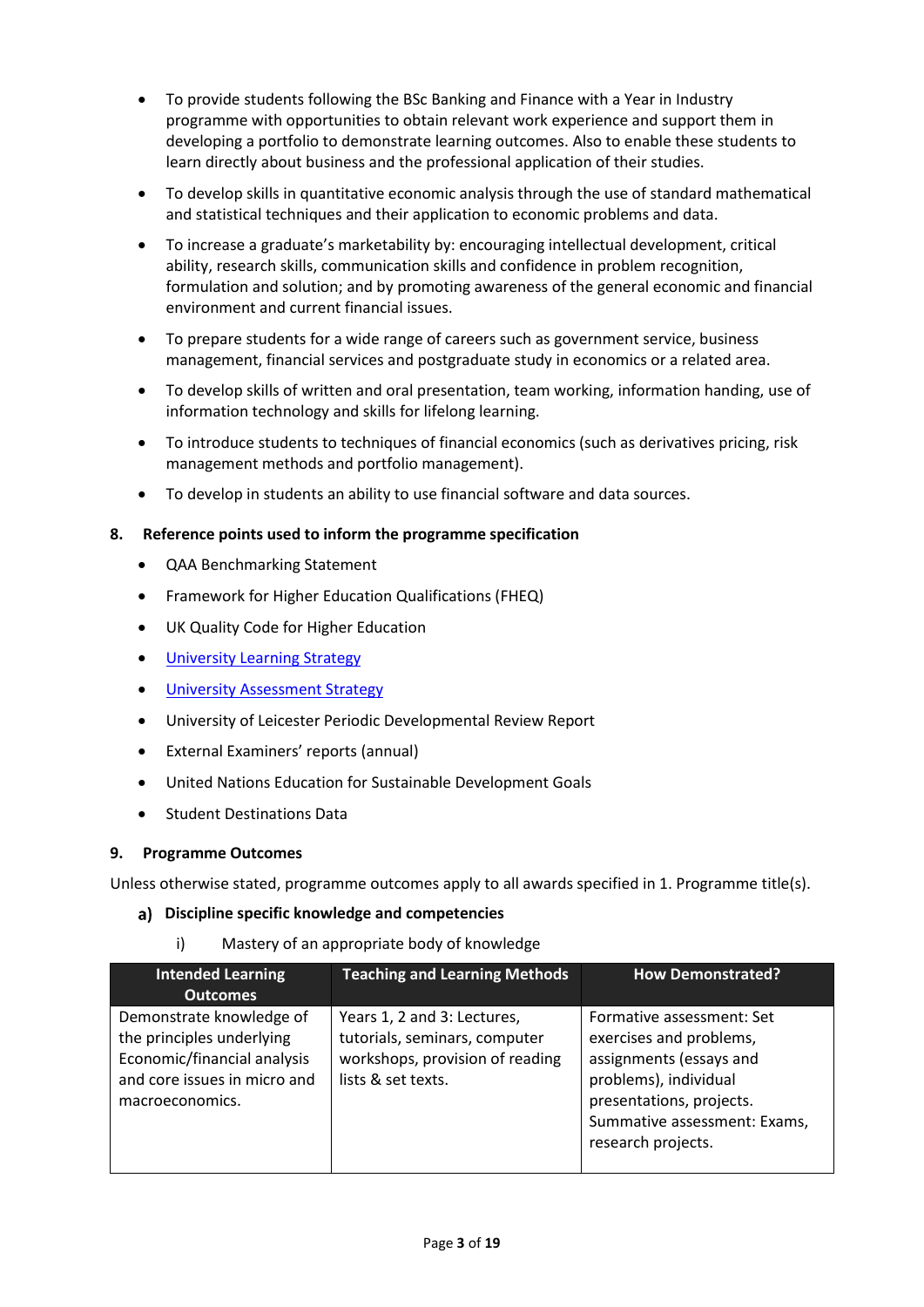| <b>Intended Learning</b><br><b>Outcomes</b>                                                                                    | <b>Teaching and Learning Methods</b>                                                                                  | <b>How Demonstrated?</b>                                                                                                                                                                   |
|--------------------------------------------------------------------------------------------------------------------------------|-----------------------------------------------------------------------------------------------------------------------|--------------------------------------------------------------------------------------------------------------------------------------------------------------------------------------------|
| Demonstrate knowledge of<br>the principles of<br>mathematical statistics and<br>their application to<br>economics and finance. | Years 1, 2 and 3: Lectures,<br>tutorials, seminars, computer<br>workshops, provision of reading<br>lists & set texts. | Formative assessment: Set<br>exercises and problems,<br>assignments (essays and<br>problems), individual<br>presentations, projects.<br>Summative assessment: Exams,<br>research projects. |
| Demonstrate knowledge of<br>the application of<br>mathematics to economics<br>and finance.                                     | Years 1, 2 and 3: Lectures,<br>tutorials, seminars, computer<br>workshops, provision of reading<br>lists & set texts. | Formative assessment: Set<br>exercises and problems,<br>assignments (essays and<br>problems), individual<br>presentations, projects.<br>Summative assessment: Exams,<br>research projects. |

| ii) |  | Understanding and application of key concepts and techniques |  |
|-----|--|--------------------------------------------------------------|--|
|     |  |                                                              |  |

| <b>Intended Learning Outcomes</b>                                                                                       | <b>Teaching and Learning Methods</b> | <b>How Demonstrated?</b>      |
|-------------------------------------------------------------------------------------------------------------------------|--------------------------------------|-------------------------------|
| Demonstrate the ability to                                                                                              | Years 1, 2 and 3: Lectures,          | Formative: Set exercises and  |
| manipulate economic,                                                                                                    | tutorials, seminars, computer        | problems, assignments         |
| mathematical and statistical                                                                                            | workshops, provision of reading      | (essays and problems),        |
| equations.                                                                                                              | lists & set texts.                   | individual presentations,     |
|                                                                                                                         |                                      | projects.                     |
|                                                                                                                         | Years 2 and 3: Tutorials,            |                               |
|                                                                                                                         | computer workshops, provision        | Summative: Exams, research    |
|                                                                                                                         | of reading lists & set texts.        | projects.                     |
| Use a range of statistical and                                                                                          | Years 1, 2 and 3: Lectures,          | Formative: Set exercises and  |
| econometric software packages                                                                                           | tutorials, seminars, computer        | problems, assignments         |
| designed for the estimation and                                                                                         | workshops, provision of reading      | (essays and problems),        |
| hypothesis testing of models and                                                                                        | lists & set texts.                   | individual presentations,     |
| theories in economics and                                                                                               |                                      | projects.                     |
| finance.                                                                                                                | Years 2 and 3: Tutorials,            |                               |
|                                                                                                                         | computer workshops, provision        | Summative: Exams, research    |
|                                                                                                                         | of reading lists & set texts.        | projects.                     |
| Demonstrate the ability to apply                                                                                        | Developing the ability to apply      | Reflective log, skills audit, |
| economic/financial/mathematical                                                                                         | economic/financial/mathematical      | employer feedback and final   |
| theories and techniques in a                                                                                            | theories and concepts to real        | report/presentation (Year in  |
| work place setting (Year in                                                                                             | world situations within the work     | Industry variant only).       |
| Industry variant only).*                                                                                                | environment (Year in Industry        |                               |
|                                                                                                                         | variant only).                       |                               |
| *The extent to which a student will have the<br>opportunity to do this will vary according to the type<br>of placement. |                                      |                               |

iii) Critical analysis of key issues

| <b>Intended Learning</b><br><b>Outcomes</b>                                                         | <b>Teaching and Learning Methods</b>                                                                                                     | <b>How Demonstrated?</b>                                                                                            |
|-----------------------------------------------------------------------------------------------------|------------------------------------------------------------------------------------------------------------------------------------------|---------------------------------------------------------------------------------------------------------------------|
| Analyse, evaluate and<br>interpret statistical<br>information relating to<br>economics and finance. | Years 1, 2 and 3: Lectures,<br>tutorial/classes, seminars,<br>computer practical sessions,<br>provision of reading lists & set<br>texts. | Formative: Set written exercises<br>(essays and problems), and<br>computing exercises, assignments<br>and problems. |
|                                                                                                     |                                                                                                                                          | Summative: Exams, research<br>projects.                                                                             |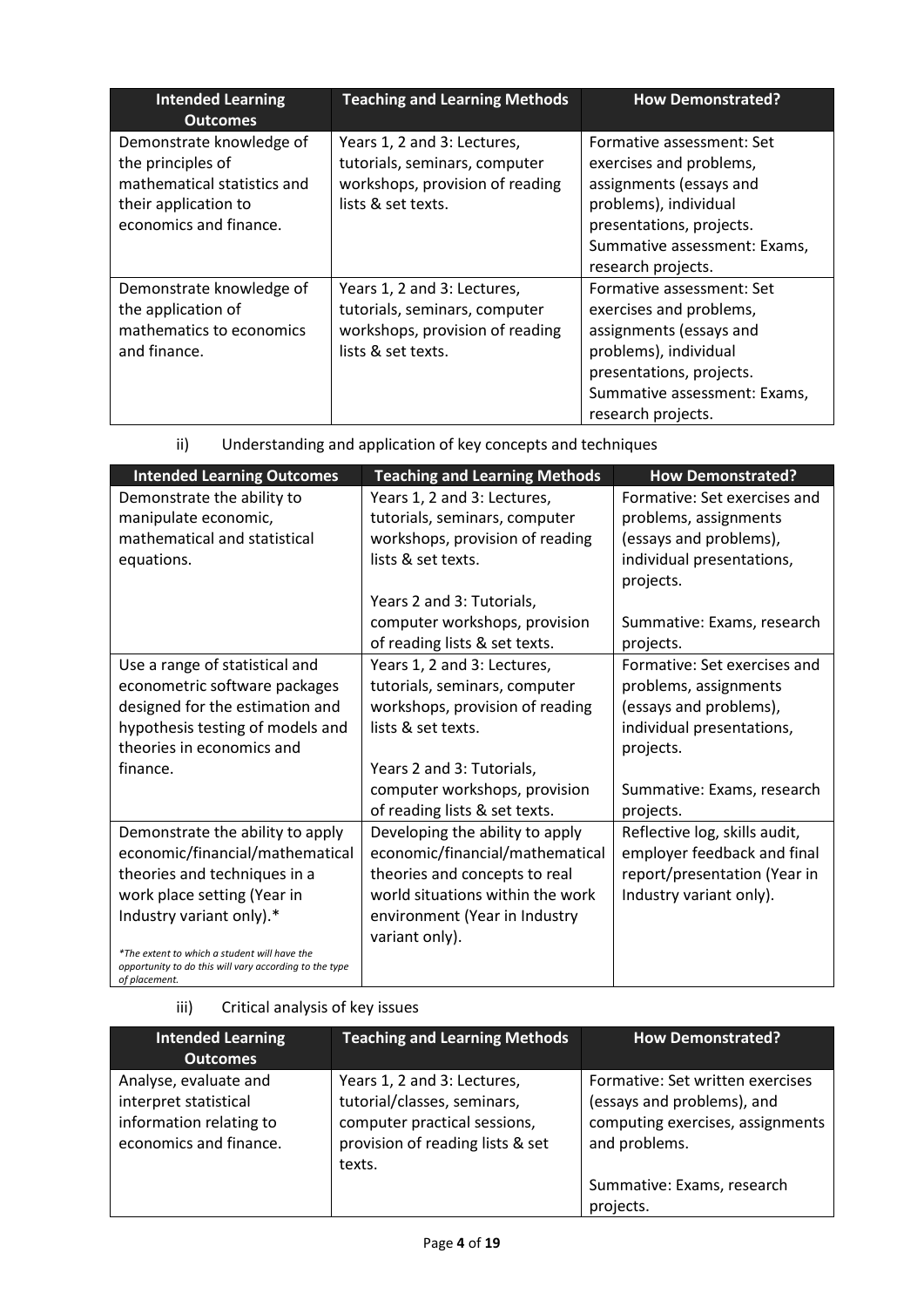| <b>Intended Learning</b><br><b>Outcomes</b>                                                                                 | <b>Teaching and Learning Methods</b>                                                                                                     | <b>How Demonstrated?</b>                                                                                            |
|-----------------------------------------------------------------------------------------------------------------------------|------------------------------------------------------------------------------------------------------------------------------------------|---------------------------------------------------------------------------------------------------------------------|
| Describe the strengths and<br>weaknesses of quantitative<br>approaches to<br>economic\financial analysis<br>and research.   | Years 1, 2 and 3: Lectures,<br>tutorial/classes, seminars,<br>computer practical sessions,<br>provision of reading lists & set<br>texts. | Formative: Set written exercises<br>(essays and problems), and<br>computing exercises, assignments<br>and problems. |
|                                                                                                                             |                                                                                                                                          | Summative: Exams, research<br>projects.                                                                             |
| Perform critical and<br>analytical appraisal of<br>economic\financial<br>arguments and proposals<br>and show the ability to | Years 1, 2 and 3: Lectures,<br>tutorial/classes, seminars,<br>computer practical sessions,<br>provision of reading lists & set<br>texts. | Formative: Set written exercises<br>(essays and problems), and<br>computing exercises, assignments<br>and problems. |
| comment and advise on<br>economic events and issues.                                                                        |                                                                                                                                          | Summative: Exams, research<br>projects.                                                                             |

## iv) Clear and concise presentation of material

| <b>Intended Learning</b><br><b>Outcomes</b>                                                                | <b>Teaching and Learning Methods</b>                                                                                           | <b>How Demonstrated?</b>                                                                                                                 |
|------------------------------------------------------------------------------------------------------------|--------------------------------------------------------------------------------------------------------------------------------|------------------------------------------------------------------------------------------------------------------------------------------|
| Clearly arrange and present<br>sets of data relating to<br>economic/financial and<br>statistical concepts. | Years 1, 2 and 3: Lectures,<br>tutorials/classes, computer<br>practicals, provision of module<br>outlines, project guidelines. | Formative: Group and individual<br>computing projects and<br>presentation, essays and<br>assignments.<br>Summative: Group and individual |
|                                                                                                            |                                                                                                                                | research projects.                                                                                                                       |
| Report a research exercise.                                                                                | Years 1, 2 and 3: Lectures,<br>tutorials/classes, computer<br>practicals, provision of module<br>outlines, project guidelines. | Formative: Group and individual<br>computing projects and<br>presentation, essays and<br>assignments.                                    |
|                                                                                                            |                                                                                                                                | Summative: Group and individual<br>research projects.                                                                                    |

## v) Critical appraisal of evidence with appropriate insight

| <b>Intended Learning</b><br><b>Outcomes</b>    | <b>Teaching and Learning Methods</b>                                                                                                     | <b>How Demonstrated?</b>                                                                                                                      |
|------------------------------------------------|------------------------------------------------------------------------------------------------------------------------------------------|-----------------------------------------------------------------------------------------------------------------------------------------------|
| Formulate and test concepts<br>and hypotheses. | Years 1, 2 and 3: Lectures,<br>computing practical sessions,<br>tutorial/classes, provision of<br>reading list and set texts.            | Formative: Set written and<br>computing exercises and<br>problems, assignments, individual<br>presentations, individual research<br>projects. |
|                                                | Years 2 and 3: Lectures,<br>tutorial/classes, computer<br>practical sessions, provision of<br>module outlines and project<br>guidelines. | Summative: Exams, group<br>computing project and Applied<br>Econometrics Project.                                                             |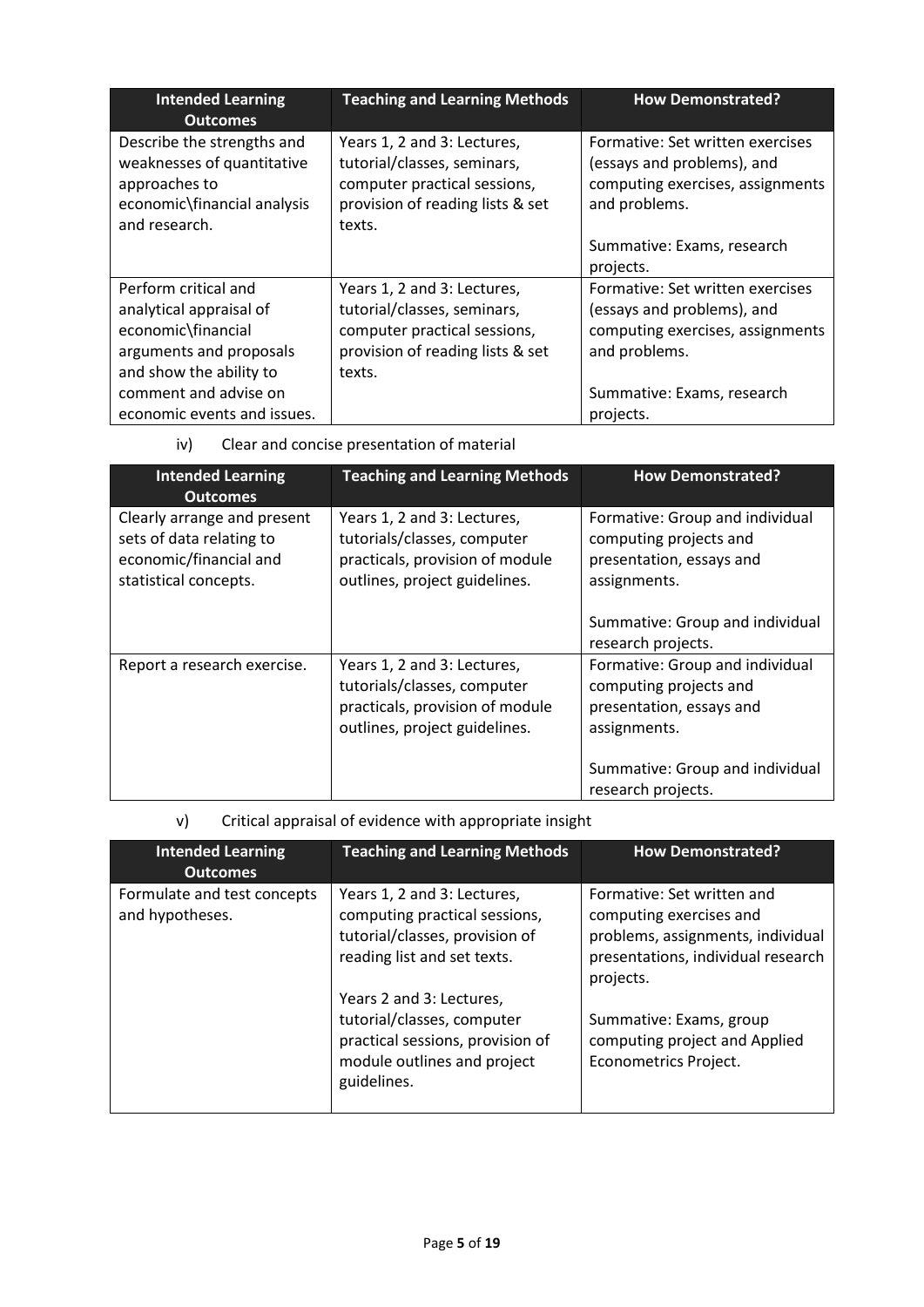| <b>Intended Learning</b><br><b>Outcomes</b>                                                                                  | <b>Teaching and Learning Methods</b>                                                                                                                                                                                                                                      | <b>How Demonstrated?</b>                                                                                                                                                                                                           |
|------------------------------------------------------------------------------------------------------------------------------|---------------------------------------------------------------------------------------------------------------------------------------------------------------------------------------------------------------------------------------------------------------------------|------------------------------------------------------------------------------------------------------------------------------------------------------------------------------------------------------------------------------------|
| Plan, conduct and write a<br>computer-based statistical<br>report either directed or on<br>an area chosen by<br>his/herself. | Years 1, 2 and 3: Lectures,<br>computing practical sessions,<br>tutorial/classes, provision of<br>reading list and set texts.<br>Years 2 and 3: Lectures,<br>tutorial/classes, computer<br>practical sessions, provision of<br>module outlines and project<br>guidelines. | Formative: Set written and<br>computing exercises and<br>problems, assignments, individual<br>presentations, individual research<br>projects.<br>Summative: Exams, group<br>computing project and Applied<br>Econometrics Project. |

## vi) Other discipline specific competencies

| <b>Intended Learning</b><br><b>Outcomes</b> | <b>Teaching and Learning Methods</b> | <b>How Demonstrated?</b> |
|---------------------------------------------|--------------------------------------|--------------------------|
| N/A                                         | N/A                                  | N/A                      |

## **b)** Transferable skills

## i) Oral communication

| <b>Intended Learning</b>        | <b>Teaching and Learning Methods</b> | <b>How Demonstrated?</b>           |
|---------------------------------|--------------------------------------|------------------------------------|
| <b>Outcomes</b>                 |                                      |                                    |
| Oral presentation of            | Years 1, 2 and 3: Tutorials,         | Formative: Presentation of         |
| economic/financial concepts,    | seminars & classes.                  | answers to set exercises and       |
| arguments and issues and        |                                      | problems in year 1.                |
| discussion of statistical work. | Year 1: Study Skills Support         |                                    |
|                                 | material.                            | Summative: Oral presentations      |
|                                 |                                      | with visual aids in years 2 and 3. |
|                                 | Years 2 and 3: Training session      |                                    |
|                                 | on presentation skills.              |                                    |
|                                 | Years 1, 2 and 3: Tutorials,         | Formative: Presentation of         |
| General presentational skills.  | seminars & classes.                  | answers to set exercises and       |
|                                 |                                      | problems in year 1.                |
|                                 | Year 1: Study Skills Support         |                                    |
|                                 | material.                            | Summative: Oral presentations      |
|                                 |                                      | with visual aids in years 2 and 3. |
|                                 | Years 2 and 3: Training session      |                                    |
|                                 | on presentation skills.              |                                    |
| Application of oral             | Developing oral communication        | Reflective log and final           |
| communication skills within     | skills in the work environment       | report/presentation (Year in       |
| the work environment and in     | (Year in Industry variant only).     | Industry variant only).            |
| presentation (Year in           |                                      |                                    |
| Industry variant only).         |                                      |                                    |
|                                 |                                      |                                    |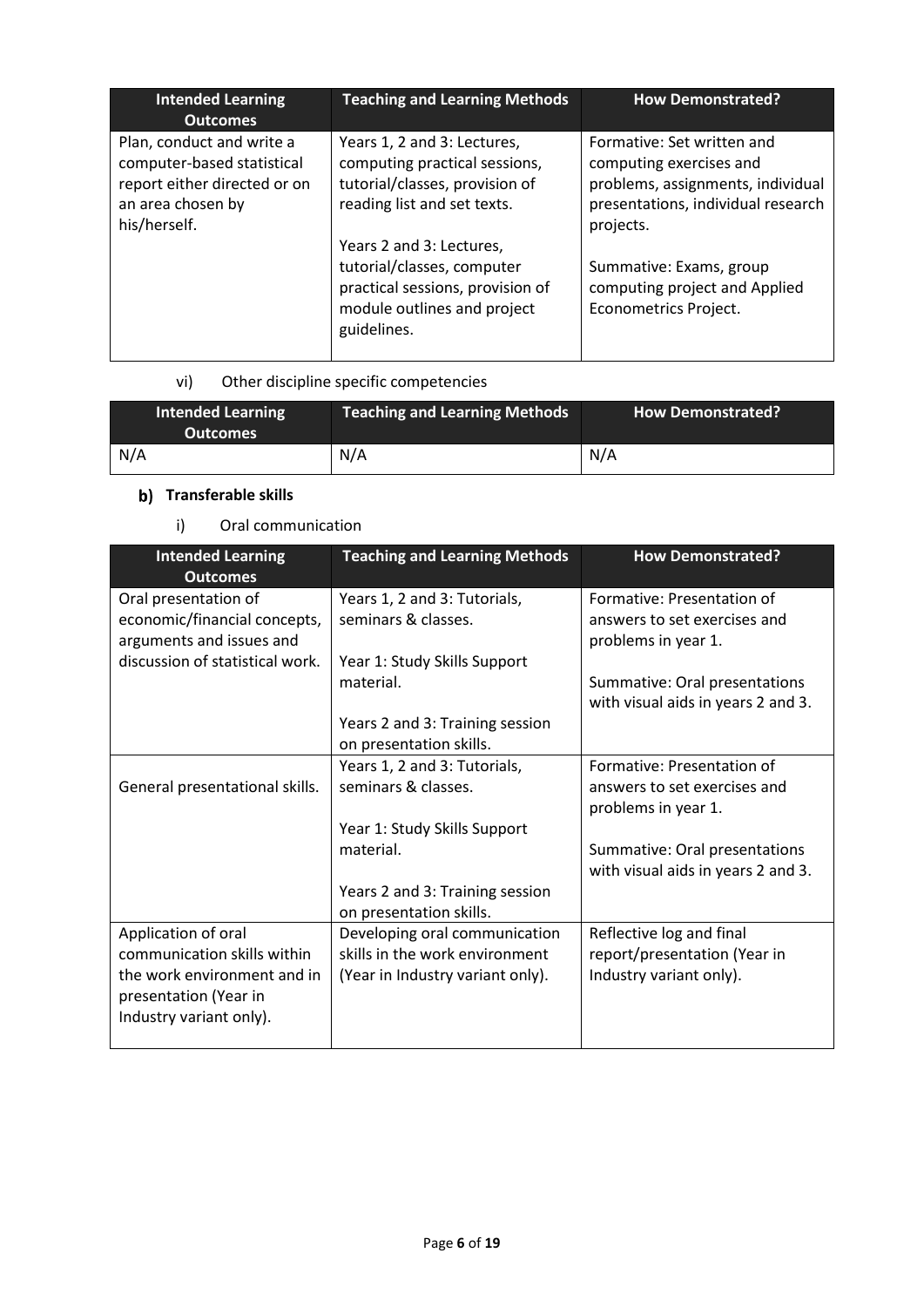## ii) Written communication

| <b>Intended Learning</b><br><b>Outcomes</b>                                                                                                | <b>Teaching and Learning Methods</b>                                                                      | <b>How Demonstrated?</b>                                                                                      |
|--------------------------------------------------------------------------------------------------------------------------------------------|-----------------------------------------------------------------------------------------------------------|---------------------------------------------------------------------------------------------------------------|
| Produce clear written,<br>graphical and quantitative<br>expressions of general<br>arguments and specific<br>analysis.                      | Years 1, 2 and 3: Lectures,<br>tutorials, classes and seminars,<br>Study Skills Support material.         | Formative: Set exercises and<br>problems, assignments (essays<br>and problems).<br>Summative: Exams, research |
|                                                                                                                                            |                                                                                                           | projects.                                                                                                     |
| Application of written<br>communication skills within<br>the work environment and in<br>report writing (Year in<br>Industry variant only). | Developing written<br>communication skills in the work<br>environment (Year in Industry<br>variant only). | Reflective log and final<br>report/presentation (Year in<br>Industry variant only).                           |

iii) Information technology

| <b>Intended Learning</b><br><b>Outcomes</b>                                                                     | <b>Teaching and Learning Methods</b>                                                             | <b>How Demonstrated?</b>                                                         |
|-----------------------------------------------------------------------------------------------------------------|--------------------------------------------------------------------------------------------------|----------------------------------------------------------------------------------|
| Demonstrate use of C & IT in<br>word processing, use of the<br>internet, databases,<br>spreadsheets, specialist | Years 1, 2 and 3: Induction/Study<br>Skills Programme, lectures,<br>computer practicals/classes. | Formative: Set exercises and<br>problems, assignments/essays,<br>use of WinEcon. |
| packages for data collection,<br>problem solving, and<br>presentation of ideas.                                 | Years 2 and 3: Lectures,<br>computer practical sessions,<br>workshops, tutorials, classes.       | Summative: Group and individual<br>research projects.                            |
| Demonstrate use of C & IT in<br>processing economic data<br>and in solving<br>economic/financial and            | Years 1, 2 and 3: Induction/Study<br>Skills Programme, lectures,<br>computer practicals/classes. | Formative: Set exercises and<br>problems, assignments/essays,<br>use of WinEcon. |
| statistical problems.                                                                                           | Years 2 and 3: Lectures,<br>computer practical sessions,<br>workshops, tutorials, classes.       | Summative: Group and individual<br>research projects.                            |
| Application of information                                                                                      | Developing IT skills in the work                                                                 | Reflective log, skills audit,                                                    |
| technology skills within the<br>work environment and in                                                         | environment through project<br>work and student portfolio (Year                                  | employer feedback and final<br>report/presentation (Year in                      |
| presentation (Year in<br>Industry variant only).                                                                | in Industry variant only).                                                                       | Industry variant only).                                                          |

iv) Numeracy

| <b>Intended Learning</b><br><b>Outcomes</b>                                                                             | <b>Teaching and Learning Methods</b>                                                                              | <b>How Demonstrated?</b>                                                                                                |
|-------------------------------------------------------------------------------------------------------------------------|-------------------------------------------------------------------------------------------------------------------|-------------------------------------------------------------------------------------------------------------------------|
| Demonstrate numerical,<br>mathematical and statistical<br>skills appropriate outside the<br>field of economics and      | Year 1: Lectures, tutorials,<br>computer workshops.                                                               | Formative: Set exercises,<br>problems and use of computing<br>packages, e.g. WinEcon.                                   |
| finance.                                                                                                                |                                                                                                                   | Summative: Exams.                                                                                                       |
| Reflective log, skills audit,<br>employer feedback and final<br>report/presentation (Year in<br>Industry variant only). | Developing numeracy skills in the<br>work environment through<br>project work (Year in Industry<br>variant only). | Reflective log, skills audit,<br>employer feedback and final<br>report/presentation (Year in<br>Industry variant only). |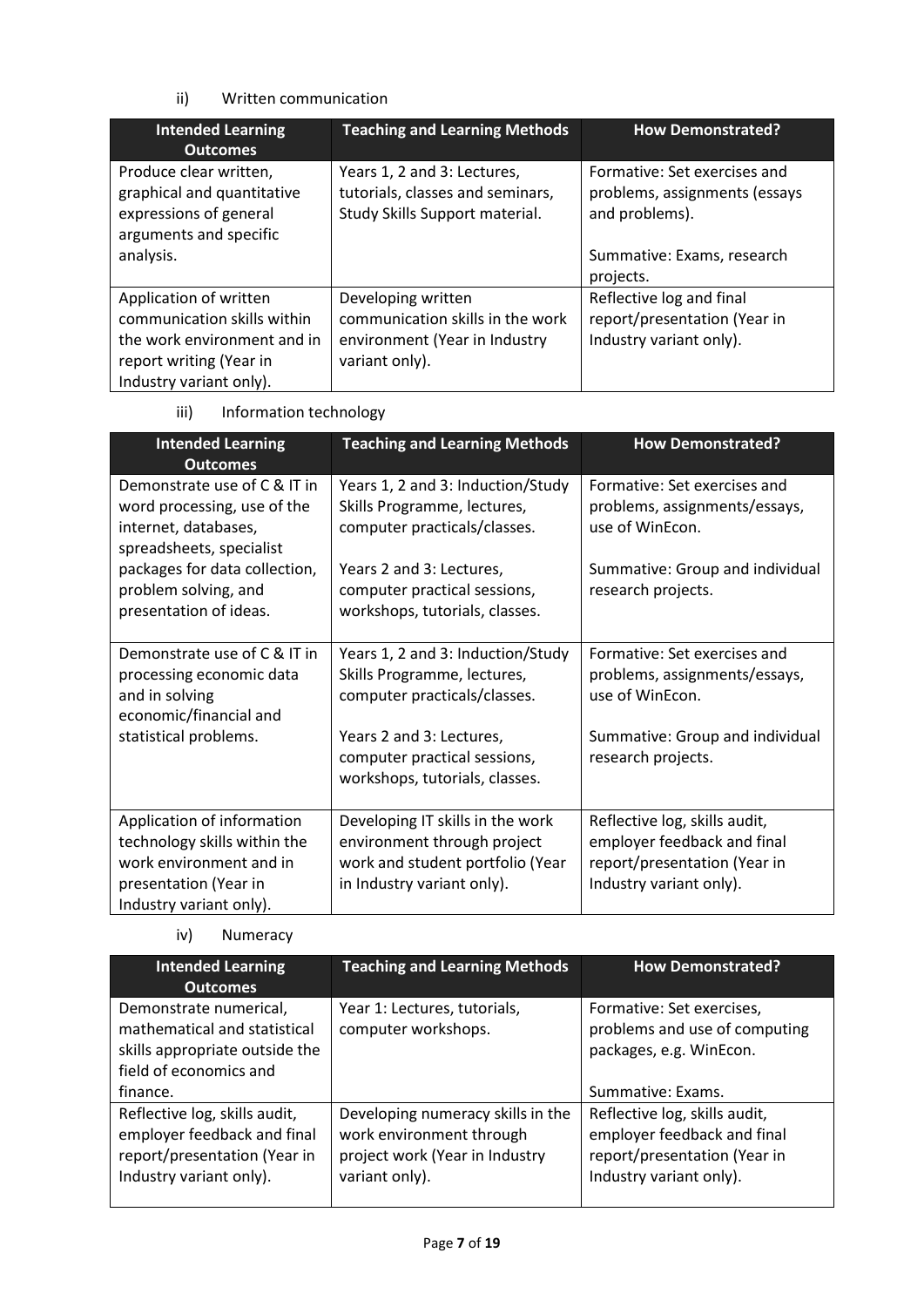## v) Team working

| <b>Intended Learning</b><br><b>Outcomes</b>                                                               | <b>Teaching and Learning Methods</b>                                                                                   | <b>How Demonstrated?</b>                                                                                               |
|-----------------------------------------------------------------------------------------------------------|------------------------------------------------------------------------------------------------------------------------|------------------------------------------------------------------------------------------------------------------------|
| Show the ability to work in<br>groups both with and<br>without teaching and direct<br>supervision.        | Years 1, 2, and 3: Tutorials,<br>seminars, workshops, computing<br>practical sessions.                                 | Formative: Tutorial, classes and<br>practical sessions.<br>Summative: Group projects.                                  |
| Application of team building<br>skills within the work<br>environment (Year in<br>Industry variant only). | Developing team building skills in<br>the work environment through<br>project work (Year in Industry<br>variant only). | Reflective log, skills audit,<br>employer feedback and final<br>report/presentation Year in<br>Industry variant only). |

vi) Problem solving

| <b>Intended Learning</b><br><b>Outcomes</b>                                                                 | <b>Teaching and Learning Methods</b>                                                                                                                                                       | <b>How Demonstrated?</b>                                                                                                                                          |
|-------------------------------------------------------------------------------------------------------------|--------------------------------------------------------------------------------------------------------------------------------------------------------------------------------------------|-------------------------------------------------------------------------------------------------------------------------------------------------------------------|
| Demonstrate problem<br>recognition, formulation and<br>solution.                                            | Years 1, 2, and 3: Lectures,<br>tutorials, seminars, computing<br>practical sessions.                                                                                                      | Formative: Set exercises and<br>problems, assignments and<br>essays, computing exercises and<br>problems.<br>Summative: Exams, research                           |
| Show the ability to recognise<br>problems in unfamiliar<br>settings and apply<br>appropriate methodology.   | Years 1, 2, and 3: Lectures,<br>tutorials, seminars, computing<br>practical sessions.                                                                                                      | projects.<br>Formative: Set exercises and<br>problems, assignments and<br>essays, computing exercises and<br>problems.<br>Summative: Exams, research<br>projects. |
| Show an appreciation of the<br>importance of abstraction of<br>essential features of complex<br>systems.    | Years 1, 2, and 3: Lectures,<br>tutorials, seminars, computing<br>practical sessions.                                                                                                      | Formative: Set exercises and<br>problems, assignments and<br>essays, computing exercises and<br>problems.<br>Summative: Exams, research<br>projects.              |
| Application of problem<br>solving skills within the work<br>environment (Year in<br>Industry variant only). | Developing problem solving skills<br>in the work environment through<br>project work and applying<br>theories and concepts to real<br>world situations (Year in Industry<br>variant only). | Reflective log, skills audit,<br>employer feedback and final<br>report/presentation (Year in<br>Industry variant only).                                           |

vii) Information handling

| <b>Intended Learning</b><br><b>Outcomes</b>                                  | <b>Teaching and Learning Methods</b>                                         | <b>How Demonstrated?</b>                     |
|------------------------------------------------------------------------------|------------------------------------------------------------------------------|----------------------------------------------|
| Select and apply scientific<br>based methods in the<br>solution of problems. | Lectures, statistics classes,<br>computer-based projects, group<br>projects. | Formative: Statistics classes,<br>tutorials. |
|                                                                              | Tutorials, computer-based<br>projects.                                       | Summative: Research projects.                |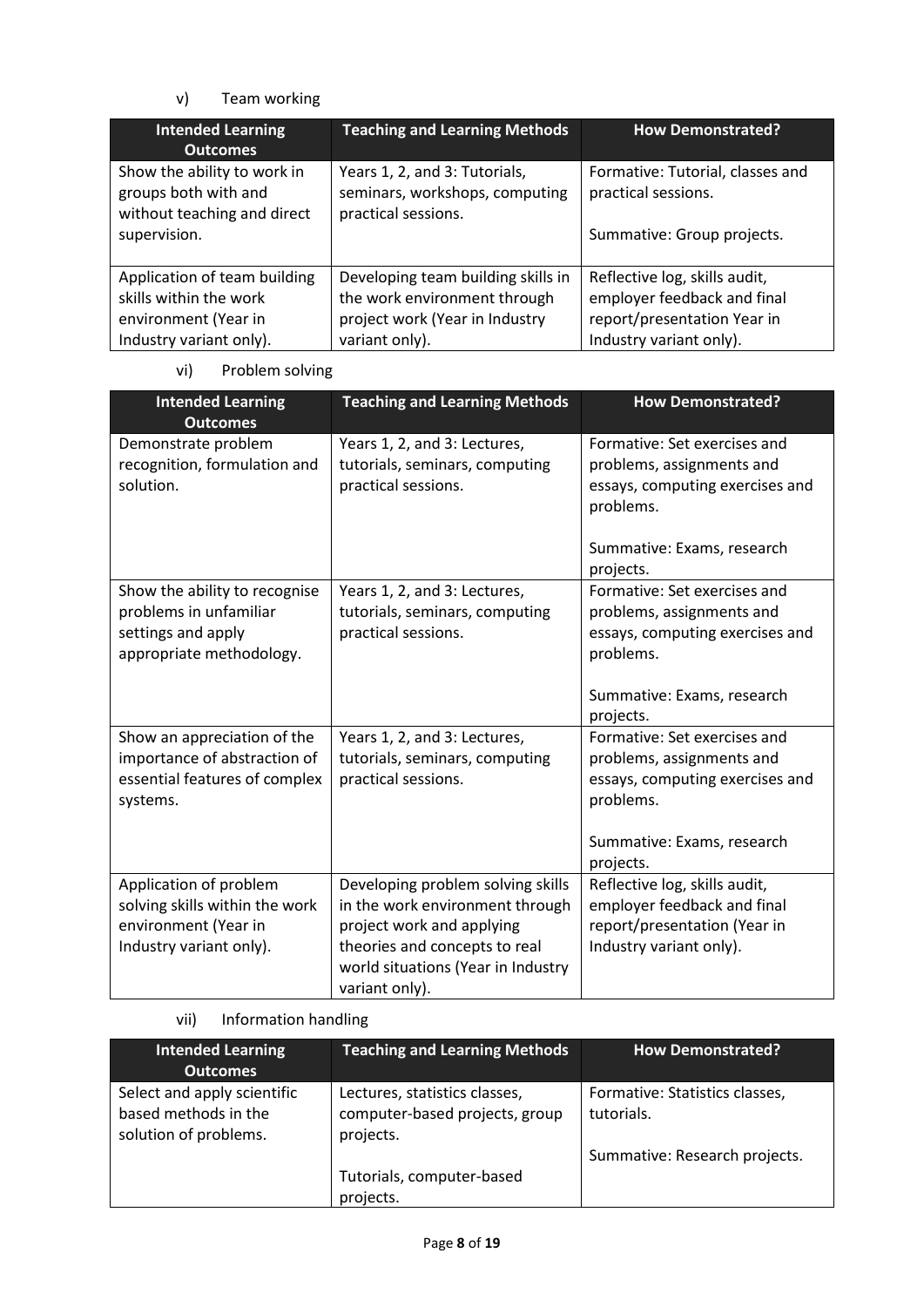| <b>Intended Learning</b><br><b>Outcomes</b>                                                                      | <b>Teaching and Learning Methods</b>                                                                            | <b>How Demonstrated?</b>                                                                                                |
|------------------------------------------------------------------------------------------------------------------|-----------------------------------------------------------------------------------------------------------------|-------------------------------------------------------------------------------------------------------------------------|
| Search for information and<br>evaluate its use in a chosen<br>problem.                                           | Lectures, statistics classes,<br>computer-based projects, group<br>projects.                                    | Formative: Statistics classes,<br>tutorials.                                                                            |
|                                                                                                                  |                                                                                                                 | Summative: Research projects.                                                                                           |
|                                                                                                                  | Tutorials, computer-based                                                                                       |                                                                                                                         |
|                                                                                                                  | projects.                                                                                                       |                                                                                                                         |
| Application of information<br>handling skills within the<br>work environment (Year in<br>Industry variant only). | Developing data handling in the<br>work environment through<br>project work (Year in Industry<br>variant only). | Reflective log, skills audit,<br>employer feedback and final<br>report/presentation (Year in<br>Industry variant only). |

| <b>Intended Learning</b>                                                                                                                | <b>Teaching and Learning Methods</b>                                                                                                                                                                           | <b>How Demonstrated?</b>                                                                                                                                                                                                               |
|-----------------------------------------------------------------------------------------------------------------------------------------|----------------------------------------------------------------------------------------------------------------------------------------------------------------------------------------------------------------|----------------------------------------------------------------------------------------------------------------------------------------------------------------------------------------------------------------------------------------|
| <b>Outcomes</b>                                                                                                                         |                                                                                                                                                                                                                |                                                                                                                                                                                                                                        |
| Demonstrate the capacity to<br>learn in both familiar and<br>unfamiliar situations.                                                     | Year 1: Induction Programme<br>and Study Skills Support material.<br>Years 1, 2 and 3: Lectures,<br>tutorials, seminars, computer<br>practical sessions, provision of<br>module handouts and reading<br>lists. | Formative: Set exercises and<br>problems, assignments and<br>essays, computing exercises,<br>problems and projects, oral<br>presentations and group projects.<br>Summative: Exams, research<br>projects, presentations on<br>projects. |
| Illustrate the ability to<br>absorb and apply new ideas<br>and concepts and the ability<br>to combine them with prior<br>understanding. | Year 1: Induction Programme<br>and Study Skills Support material.<br>Years 1, 2 and 3: Lectures,<br>tutorials, seminars, computer<br>practical sessions, provision of<br>module handouts and reading<br>lists. | Formative: Set exercises and<br>problems, assignments and<br>essays, computing exercises,<br>problems and projects, oral<br>presentations and group projects.<br>Summative: Exams, research<br>projects, presentations on<br>projects. |
| Show the ability to work in<br>groups and independently.                                                                                | Year 1: Induction Programme<br>and Study Skills Support material.<br>Years 1, 2 and 3: Lectures,<br>tutorials, seminars, computer<br>practical sessions, provision of<br>module handouts and reading<br>lists. | Formative: Set exercises and<br>problems, assignments and<br>essays, computing exercises,<br>problems and projects, oral<br>presentations and group projects.<br>Summative: Exams, research<br>projects, presentations on<br>projects. |
| Demonstrate self-<br>organisation, self-motivation<br>and resourcefulness.                                                              | Year 1: Induction Programme<br>and Study Skills Support material.<br>Years 1, 2 and 3: Lectures,<br>tutorials, seminars, computer<br>practical sessions, provision of<br>module handouts and reading<br>lists. | Formative: Set exercises and<br>problems, assignments and<br>essays, computing exercises,<br>problems and projects, oral<br>presentations and group projects.<br>Summative: Exams, research<br>projects, presentations on<br>projects. |

## viii) Skills for lifelong learning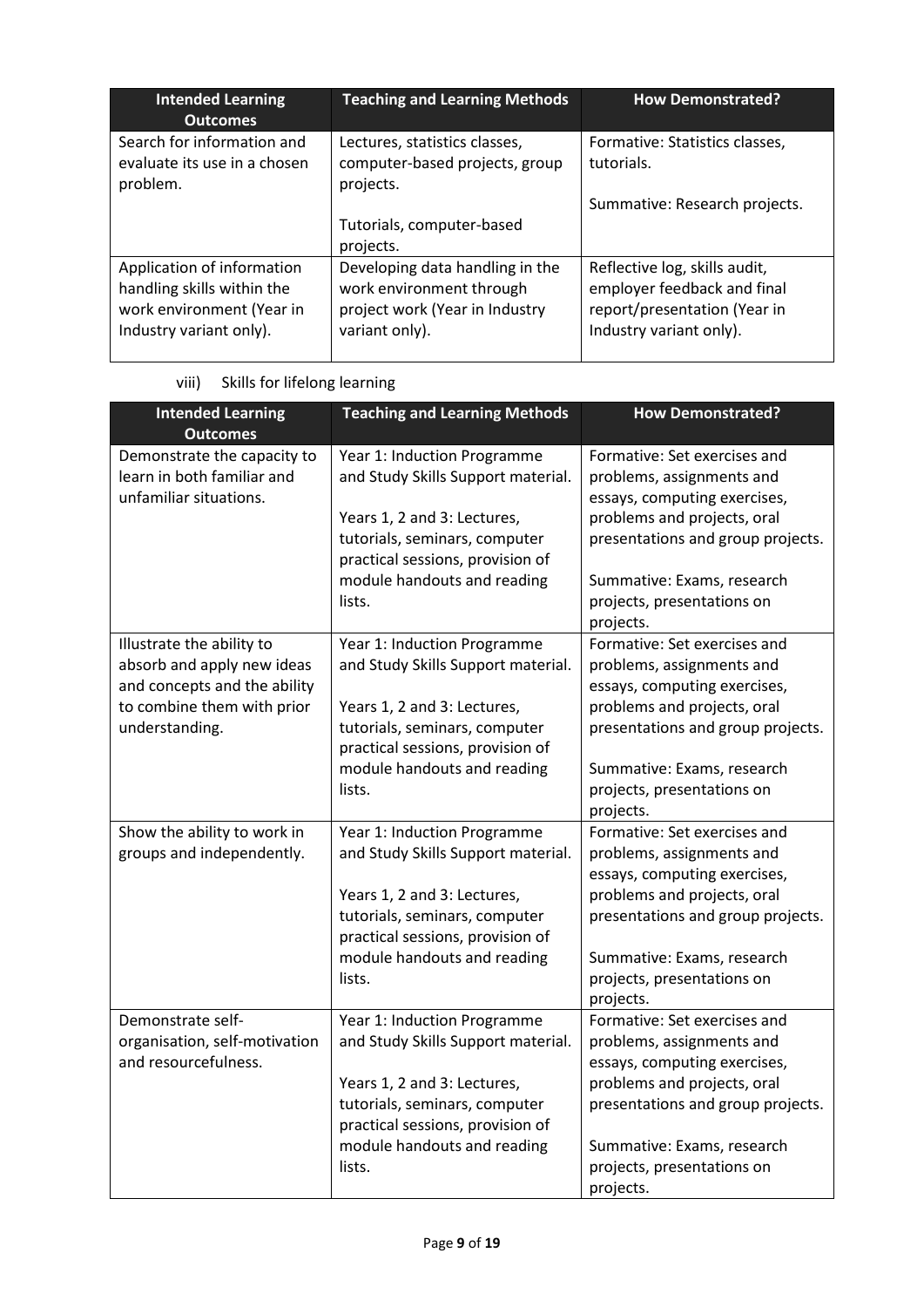| <b>Intended Learning</b><br><b>Outcomes</b>                                                                                                                                    | <b>Teaching and Learning Methods</b>                                                                                                                                                                           | <b>How Demonstrated?</b>                                                                                                                                                                                                               |
|--------------------------------------------------------------------------------------------------------------------------------------------------------------------------------|----------------------------------------------------------------------------------------------------------------------------------------------------------------------------------------------------------------|----------------------------------------------------------------------------------------------------------------------------------------------------------------------------------------------------------------------------------------|
| Show time management<br>skills through the ability to<br>meet deadlines.                                                                                                       | Year 1: Induction Programme<br>and Study Skills Support material.<br>Years 1, 2 and 3: Lectures,<br>tutorials, seminars, computer<br>practical sessions, provision of<br>module handouts and reading<br>lists. | Formative: Set exercises and<br>problems, assignments and<br>essays, computing exercises,<br>problems and projects, oral<br>presentations and group projects.<br>Summative: Exams, research<br>projects, presentations on<br>projects. |
| Demonstrate understanding<br>of the use of various sources<br>of knowledge.                                                                                                    | Year 1: Induction Programme<br>and Study Skills Support material.<br>Years 1, 2 and 3: Lectures,<br>tutorials, seminars, computer<br>practical sessions, provision of<br>module handouts and reading<br>lists. | Formative: Set exercises and<br>problems, assignments and<br>essays, computing exercises,<br>problems and projects, oral<br>presentations and group projects.<br>Summative: Exams, research<br>projects, presentations on<br>projects. |
| Demonstrate ability to learn<br>in a different cultural<br>environment (Year Abroad<br>variant only).                                                                          |                                                                                                                                                                                                                |                                                                                                                                                                                                                                        |
| Application of a variety of<br>employability and<br>transferable skills (some<br>outlined already above)<br>within the work environment<br>(Year in Industry variant<br>only). | Developing a variety of<br>employability and transferable<br>skills through responsibilities<br>associated with their work<br>placement (Year in Industry<br>variant only).                                    | Reflective log, skills audit,<br>employer feedback and final<br>report/presentation (Year in<br>Industry variant only).                                                                                                                |
| Demonstrate the ability to<br>think reflectively about<br>personal and professional<br>development (Year in<br>Industry variant only).                                         | Developing a variety of<br>employability and transferable<br>skills through responsibilities<br>associated with their work<br>placement (Year in Industry<br>variant only).                                    | Reflective log, skills audit,<br>employer feedback and final<br>report/presentation (Year in<br>Industry variant only).                                                                                                                |
| Demonstrate professional<br>behaviour in the work<br>environment (Year in<br>Industry variant only).                                                                           | Developing a variety of<br>employability and transferable<br>skills through responsibilities<br>associated with their work<br>placement (Year in Industry<br>variant only).                                    | Reflective log, skills audit,<br>employer feedback and final<br>report/presentation (Year in<br>Industry variant only).                                                                                                                |

## **10. Progression points**

This programme follows the standard Scheme of Progression set out in **Senate Regulations** - see the version of Senate Regulation 5 governing undergraduate programmes relevant to the year of entry.

In order to proceed to the second year of their studies, students must have passed, with a mark of at least 35% (and an overall credit weighted average of 40% during the year), all core modules. It should be noted that no first year students can proceed and resit.

In cases where a student has failed to meet a requirement to progress he or she will be required to withdraw from the course.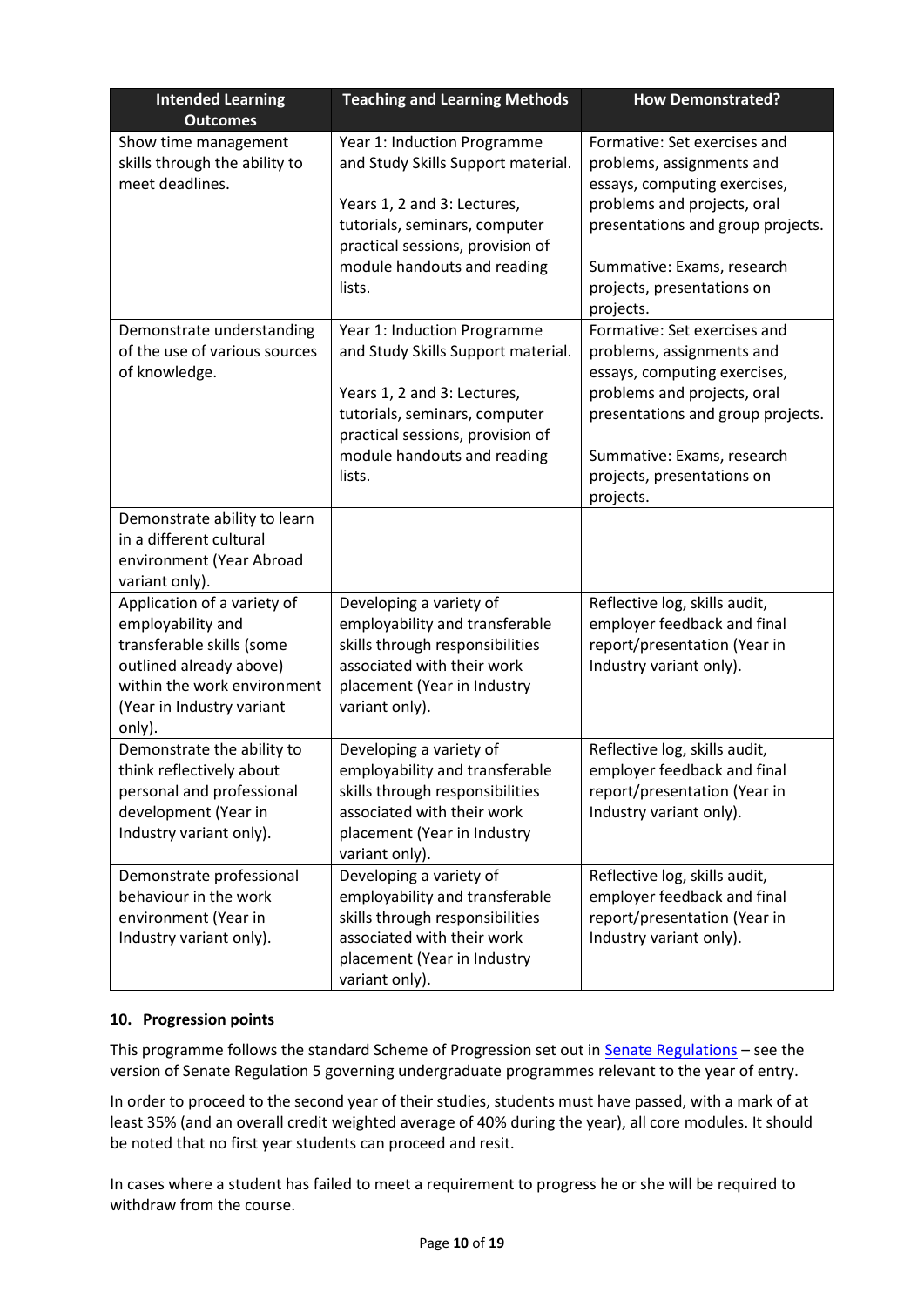For the Year Abroad variants, students will not be admitted directly to these programmes but will be able to transfer to the programme on application for a year abroad during the second year of the BSc Banking and Finance programme under the following conditions:

- Have an overall average of 55 or higher in the first year
- Must obtain at least an overall average of 60 or higher in semester one of the second year.
- Must not be carrying any failed modules at the end of the summer examination period of the second year
- Must be able to attend the full year abroad (at the host institution until August and may be required to start there mid-September the previous year)
- Accept responsibility as an ambassador of the University.

For the Year in Industry variants, students will not be admitted directly to these programmes but will be able to transfer to the programme during the second year BSc Banking and Finance programme under the following conditions:

- Have an overall average of 55 or higher in the first year
- Must not carry any failed modules forward into year 2
- Must have secured a role and the required due diligence has been completed by ULSB to formally confirm that the placement is suitable

## **Course transfers**

N/A

## **11. Criteria for award and classification**

This programme follows the standard scheme of undergraduate award and classification set out in [Senate Regulations](http://www.le.ac.uk/senate-regulations) – see the version of *Senate Regulation 5 governing undergraduate programmes* relevant to the year of entry.

## **12. Special features**

This programme is delivered through a blended learning mode of delivery which can be accessed either on campus or online. All taught content and autonomous independent learning activities can be accessed through on-line learning platforms, whilst seminar discussions and dialogic activity will be delivered either on-line through interactive synchronous learning opportunities or in person on campus. Students are able to switch between on-campus learning or on-line learning on a semesterby-semester basis.

### **13. Indications of programme quality**

- University Academic Review
- External examiners' reports
- First Destination careers statistics
- Exemptions from professional exams (subject to satisfactory completion of certain modules):
- Association of Chartered Certified Accountants (ACCA)
- Chartered Institute of Management Accountants (CIMA)
- Chartered Institute of Public Finance & Accountancy (CIPFA)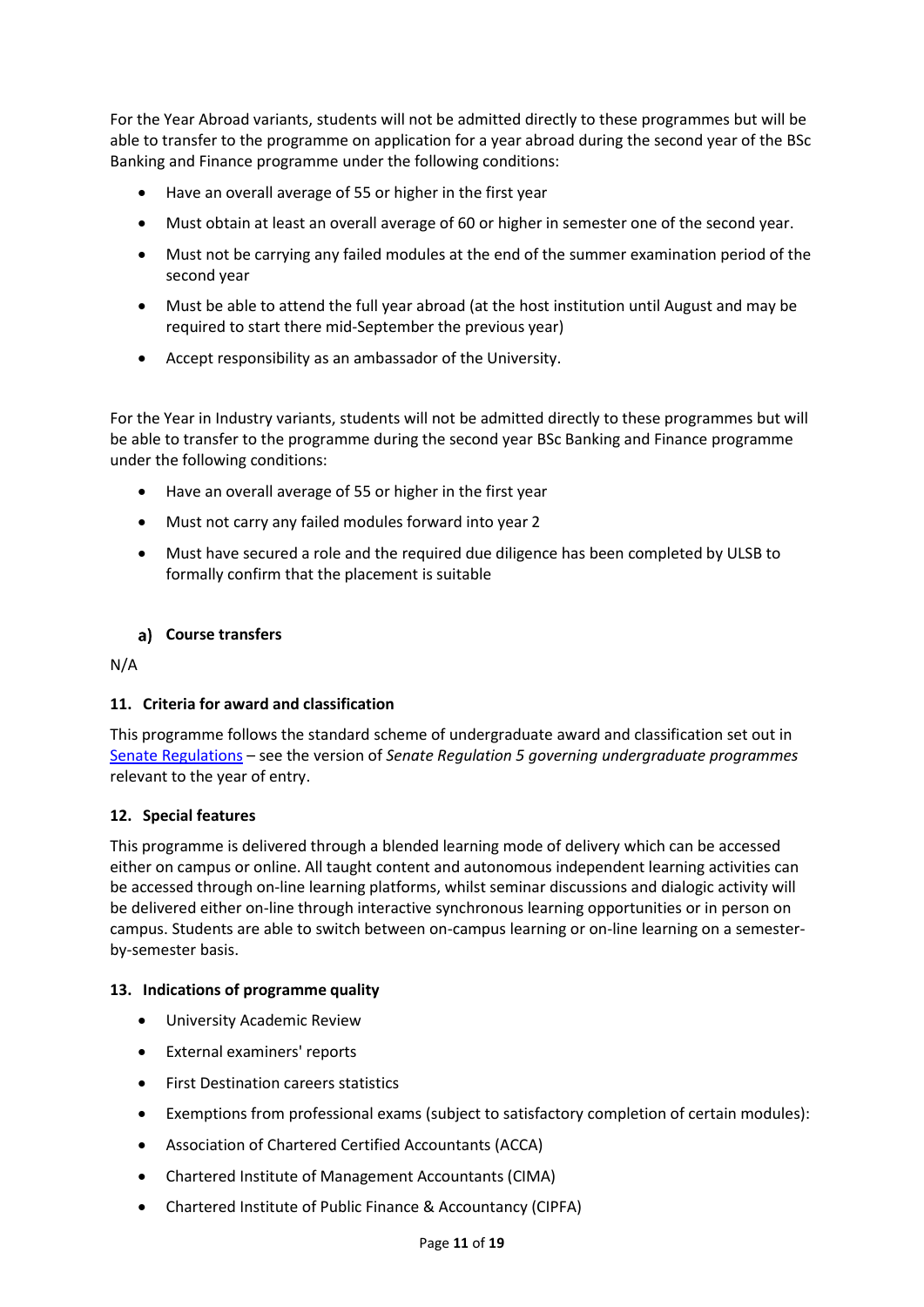- Institute of Actuaries
- Chartered Insurance Institute
- The Institute of Revenues Rating and Valuation

## **14. External Examiner(s) reports**

The details of the External Examiner(s) for this programme and the most recent External Examiners' reports for this programme can be found at **[exampapers@Leicester](https://exampapers.le.ac.uk/)** [log-in required]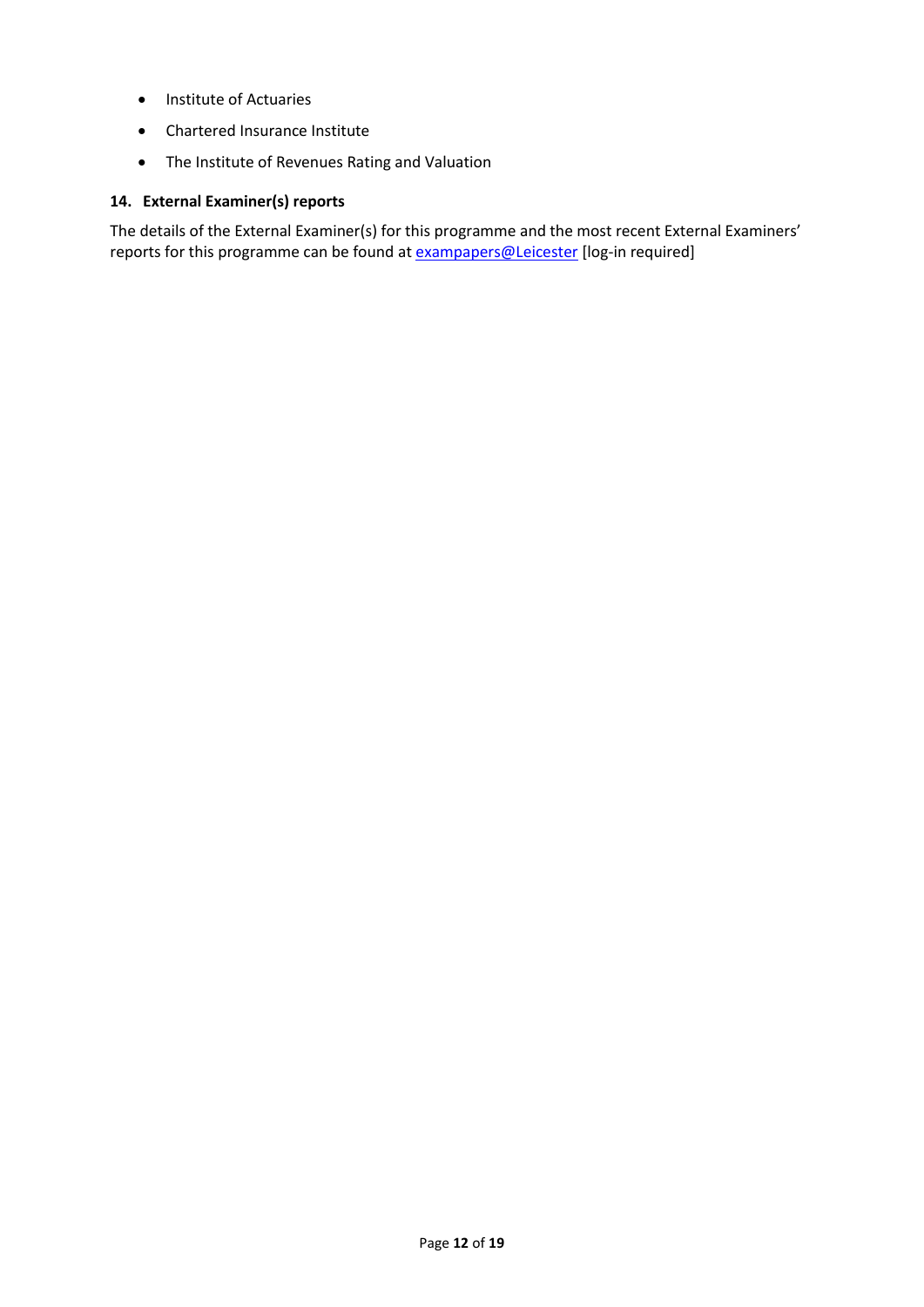

# **Programme Specification (Undergraduate) FOR ENTRY YEAR: 2018/19**

**Date created:** 25/11/2020 **Last amended:** 29/06/2021 **Version no.** 3

## **Appendix 1: Programme structure (programme regulations)**

The University regularly reviews its programmes and modules to ensure that they reflect the current status of the discipline and offer the best learning experience to students. On occasion, it may be necessary to alter particular aspects of a course or module.

BA Banking and Finance

**Level 4/Year 1 2018/19**

Credit breakdown

| <b>Status</b> | <b>Year long</b> | Semester 1 | Semester 2 |
|---------------|------------------|------------|------------|
| Core          | n/a              | 60 credits | 60 credits |
| Optional      | n/a              | n/a        | n/a        |

120 credits in total

## Core modules

| <b>Delivery period</b> | Code   | <b>Title</b>                              | <b>Credits</b> |
|------------------------|--------|-------------------------------------------|----------------|
| Sem 1                  | EC1000 | Microeconomics I                          | 15 credits     |
| Sem 1                  | EC1011 | Probability And Probability Distributions | 15 credits     |
| Sem 1                  | EC1013 | <b>Calculus And Optimisation</b>          | 15 credits     |
| Sem 1                  | EC1020 | <b>Topics In Applied Microeconomics</b>   | 15 credits     |
| Sem <sub>2</sub>       | EC1001 | Macroeconomics I                          | 15 credits     |
| Sem <sub>2</sub>       | EC1012 | <b>Statistical Inference</b>              | 15 credits     |
| Sem <sub>2</sub>       | EC1014 | Linear Algebra                            | 15 credits     |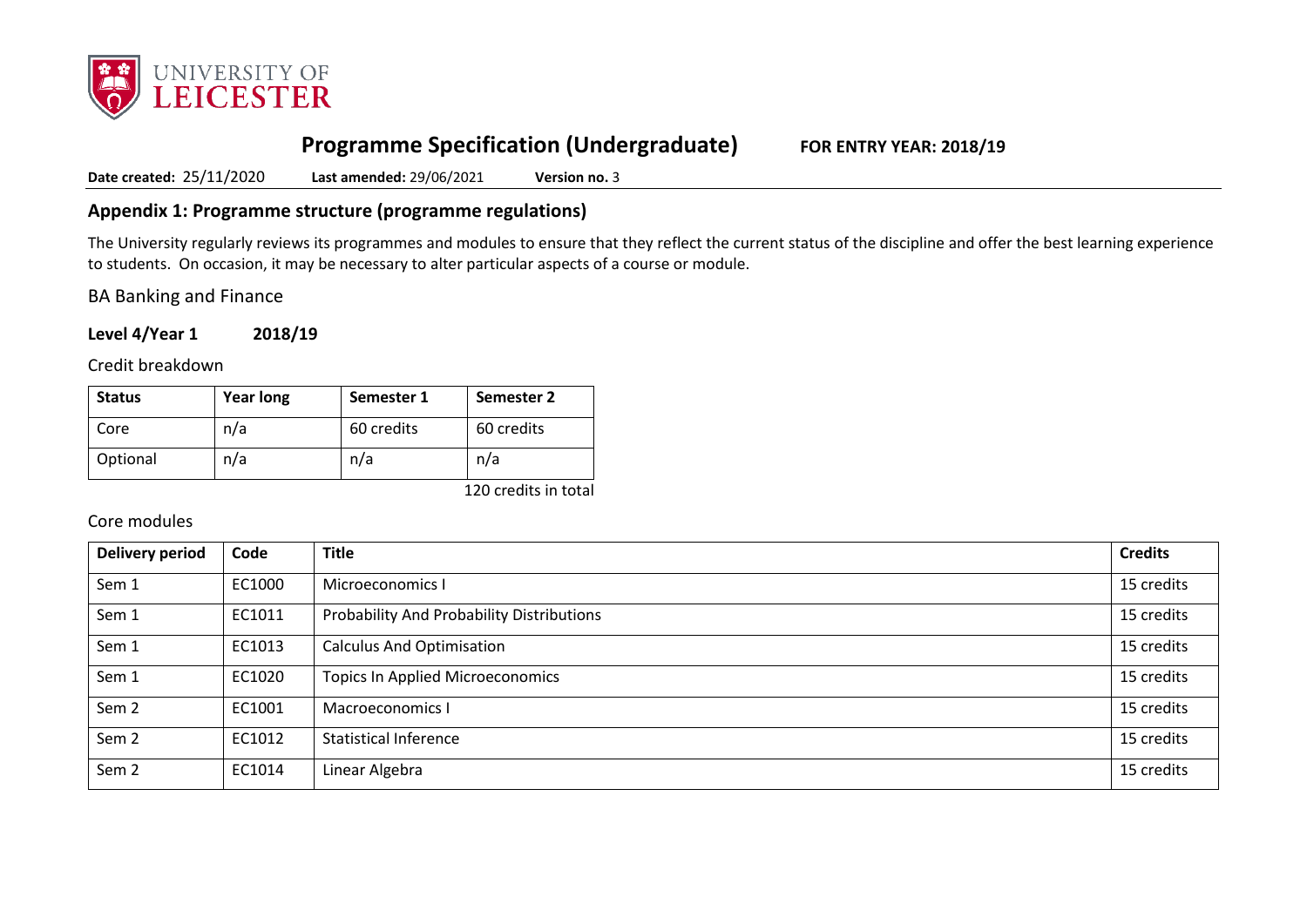| Delivery period | Code   | <b>Title</b>                            | <b>Credits</b> |
|-----------------|--------|-----------------------------------------|----------------|
| Sem ∠           | EC1021 | <b>Topics In Applied Macroeconomics</b> | 15 credits     |

## **Notes**

N/A

## **Level 5/Year 2 2019/20**

Credit breakdown

| <b>Status</b> | <b>Year long</b> | Semester 1 | Semester 2 |
|---------------|------------------|------------|------------|
| Core          | 60 credits       | 30 credits | 30 credits |
| Optional      | n/a              | n/a        | n/a        |

120 credits in total

## Core modules

| <b>Delivery period</b> | Code   | <b>Title</b>                 | <b>Credits</b> |
|------------------------|--------|------------------------------|----------------|
| Year long              | EC2012 | Intermediate Microeconomics  | 30 credits     |
| Year long              | EC2013 | Intermediate Macroeconomics  | 30 credits     |
| Sem 1                  | EC2020 | Econometrics I               | 15 credits     |
| Sem 1                  | EC2033 | <b>Principles Of Banking</b> | 15 credits     |
| Sem <sub>2</sub>       | EC2019 | Econometrics li              | 15 credits     |
| Sem <sub>2</sub>       | EC2022 | Principles Of Finance        | 15 credits     |

**Notes**

N/A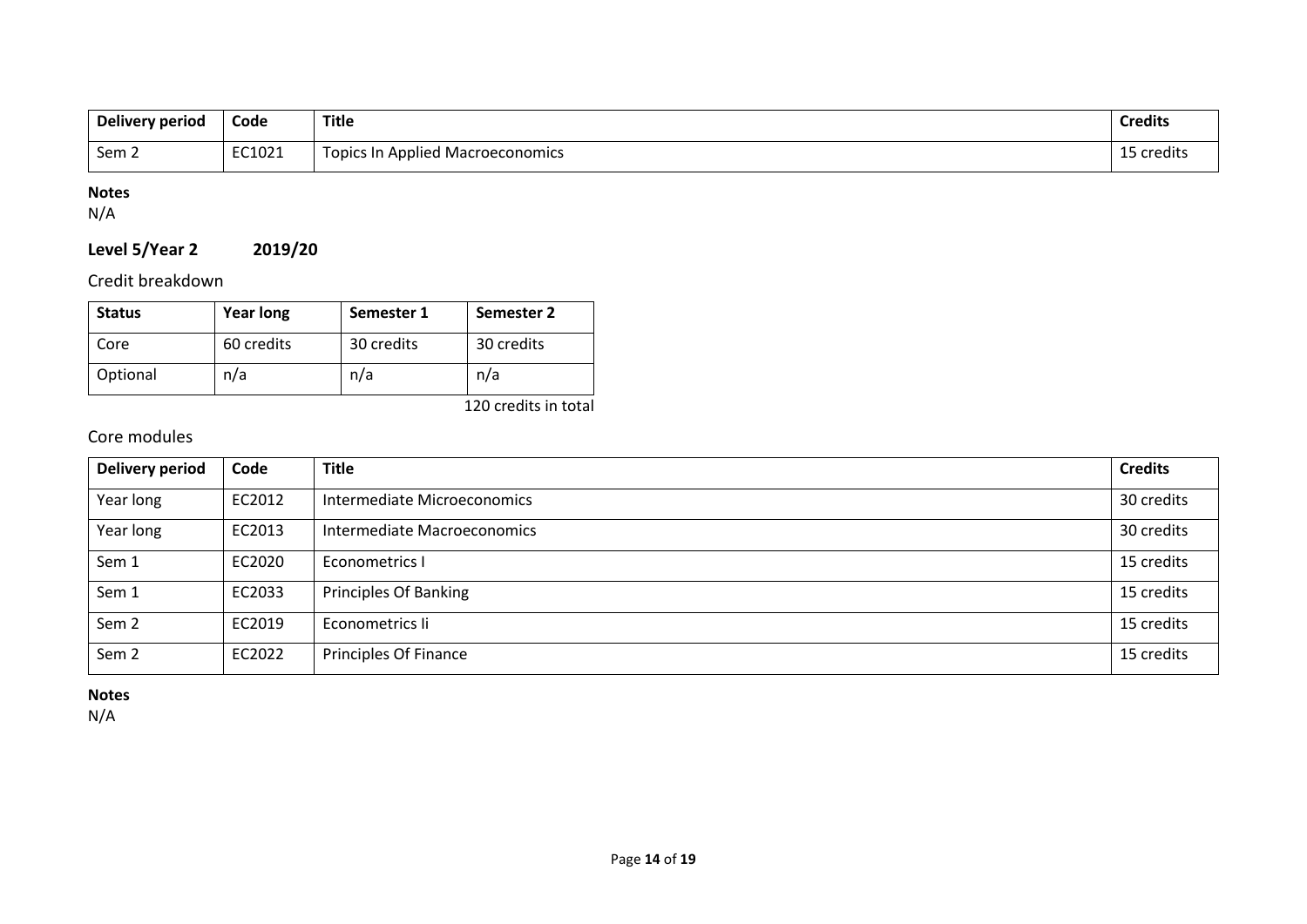## **Level 6/Year Final 2021/22**

## Credit breakdown

| <b>Status</b> | <b>Year long</b> | Semester 1 | Semester 2 |
|---------------|------------------|------------|------------|
| Core          | n/a              | 30 credits | 30 credits |
| Optional      | n/a              | 30 credits | 30 credits |

120 credits in total

## Core modules

| <b>Delivery period</b> | Code   | <b>Title</b>                 | <b>Credits</b> |
|------------------------|--------|------------------------------|----------------|
| Sem 1                  | EC3070 | <b>Financial Derivatives</b> | 15 credits     |
| Sem 1                  | EC3077 | <b>Investment Management</b> | 15 credits     |
| Sem <sub>2</sub>       | EC3004 | Dissertation                 | 15 credits     |
| Sem <sub>2</sub>       | EC3076 | Accounting                   | 15 credits     |

## **Notes**

N/A

## Option modules

| <b>Delivery period</b> | Code   | <b>Title</b>                   | <b>Credits</b> |
|------------------------|--------|--------------------------------|----------------|
| Semester 1             | EC3000 | <b>Advanced Microeconomics</b> | 15 credits     |
| Semester 1             | EC3023 | Industrial Economics           | 15 credits     |
| Semester 1             | EC3057 | <b>Management Science</b>      | 15 credits     |
| Semester 1             | EC3066 | <b>International Trade</b>     | 15 credits     |
| Semester 1             | EC3071 | <b>Managerial Economics</b>    | 15 credits     |
| Semester 2             | EC3001 | <b>Advanced Macroeconomics</b> | 15 credits     |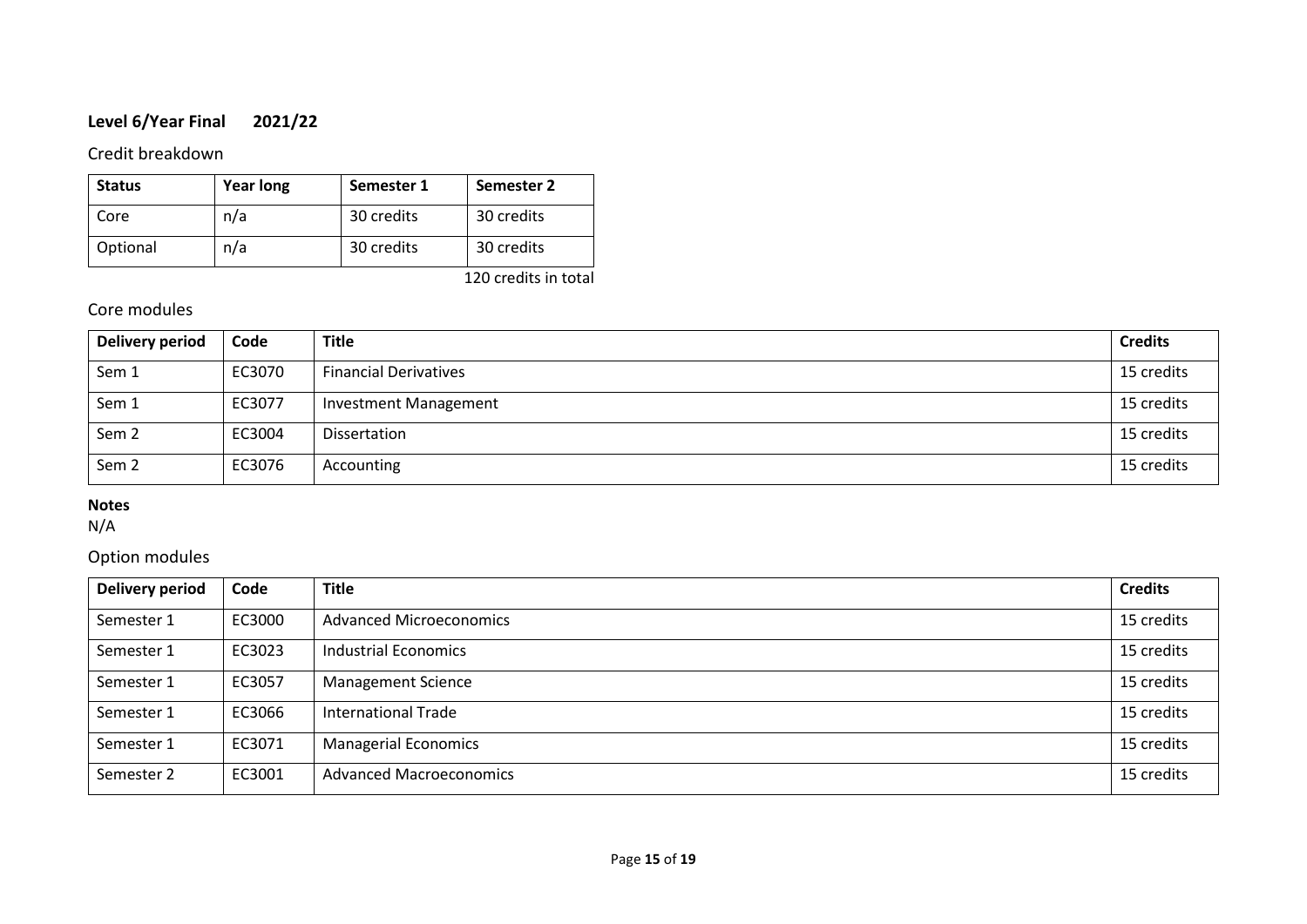| <b>Delivery period</b> | Code   | <b>Title</b>                    | <b>Credits</b> |
|------------------------|--------|---------------------------------|----------------|
| Semester 1             | EC3000 | <b>Advanced Microeconomics</b>  | 15 credits     |
| Semester 2             | EC3058 | Corporate Finance               | 15 credits     |
| Semester 2             | EC3067 | International Finance           | 15 credits     |
| Semester 2             | EC3085 | Principles of Business Taxation | 15 credits     |

#### **Notes**

### For Semester 1, choose 2 modules

#### For Semester 2, choose 2 modules

This is an indicative list of option modules and not definitive of what will be available. Option module choice is also subject to availability, timetabling, student number restrictions and, where appropriate, students having taken appropriate pre-requisite modules.

### **BSc Banking and Finance with a Year Abroad**

Students may only enter this course by meeting the criteria outlined above in section 10.

### FIRST AND SECOND YEAR MODULES

As for the first and second year of BSc Banking and Finance.

#### THIRD YEAR MODULES

- 1) Students will spend one academic year studying at one of our overseas partner Institutions between the second and final years of their degree programme.
- 2) During their placement students are expected to undertake modules worth the equivalent of 120 credits at the University of Leicester. For European Institutions this is normally equal to at least 40 ECTS credits, and for Universities elsewhere in the world this is normally equivalent to eight academic modules.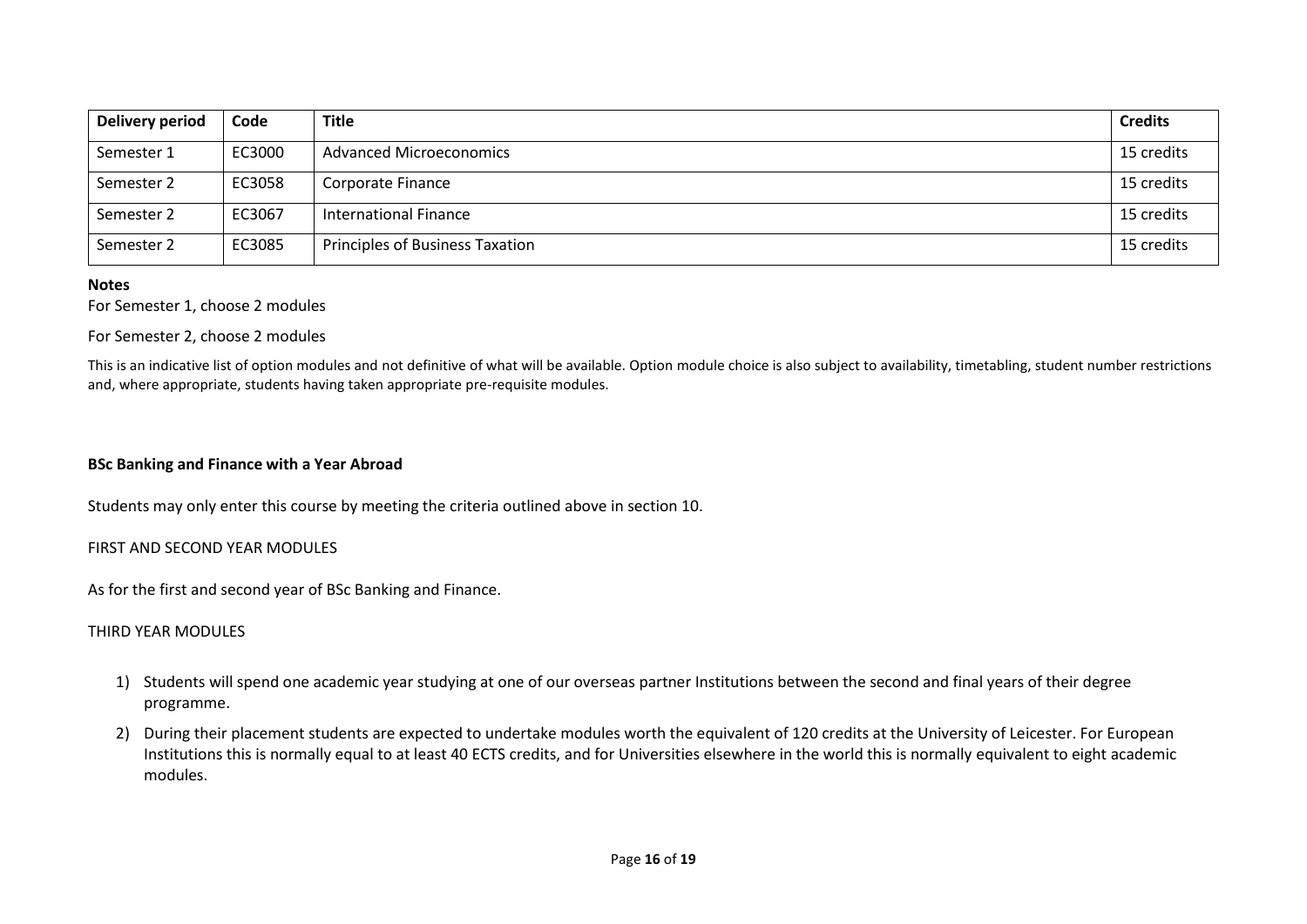- 3) Modules selected during the year abroad must be approved by the School of Business and must be in subject areas relevant to a students' degree programme. The selected modules cannot be identical to those that have already been studied, or will be studied upon returning to Leicester for the final year.
- 4) Students who do not satisfactorily complete their year studying abroad will be transferred to the non-Year Abroad degree path for their final year.
- 5) Students will have up until the end of the second week of the first term of their third year to transfer to the non-Year Abroad degree voluntarily. After this point students who are not able to complete their year abroad will re-join the non-Year Abroad degree in the following year.

### FOURTH YEAR MODULES

As for the third year of BSc Banking and Finance.

### **BSc Banking and Finance with a Year in Industry**

Students may only enter this course by meeting the criteria outlined above in section 10.

### FIRST AND SECOND YEAR MODULES

As for the first and second year of BSc Banking and Finance.

### THIRD YEAR MODULES

- 1) Students will work within a sponsoring company for a minimum of 9 months between 1 July of the second year of their course and the start of the following academic year.
- 2) During their placement students will undertake a programme of training and practical experience which will be agreed by the sponsoring company and the University.
- 3) During the placement students' progress will be monitored through a variety of activities including the maintenance of a regular log. Students will complete a report and will be expected to make a presentation towards the end of their placement. The report and presentation are requirements for the awarding of the degree but are not part of the formal assessment for the degree.
- 4) Students who do not satisfactorily complete their industrial placement year will be transferred to the non-Industry degree path.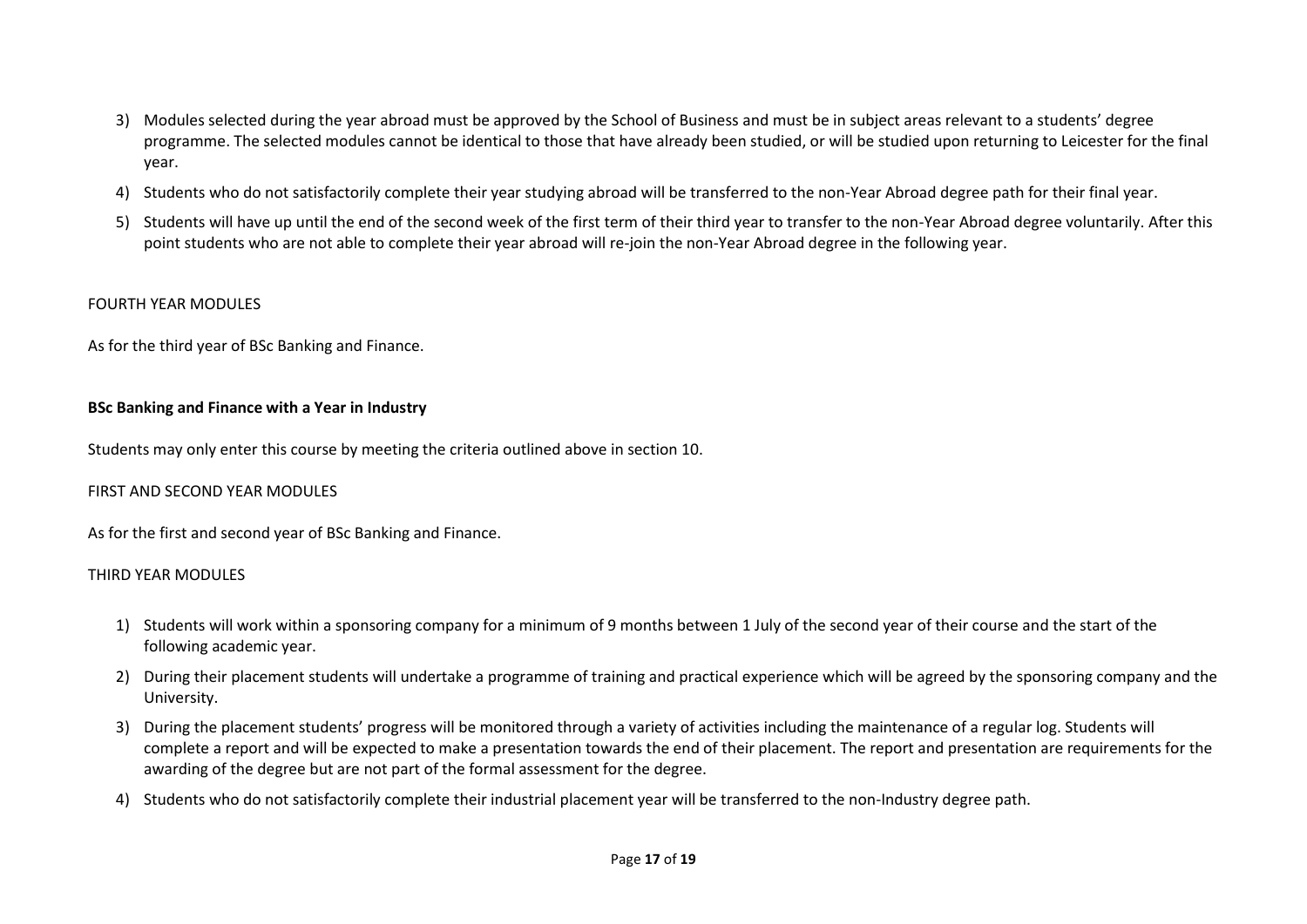5) Students will have up until the end of the second week of the first term to transfer to the non-Industry degree voluntarily. After this point students who are not able to complete their year in industry will re-join the non-Industry degree in the following year.

#### FOURTH YEAR MODULES

As for the third year of BSc Banking and Finance.

## **Appendix 2: Module specifications**

See undergraduat[e module specification database](http://www.le.ac.uk/sas/courses/documentation) (Note - modules are organized by year of delivery).